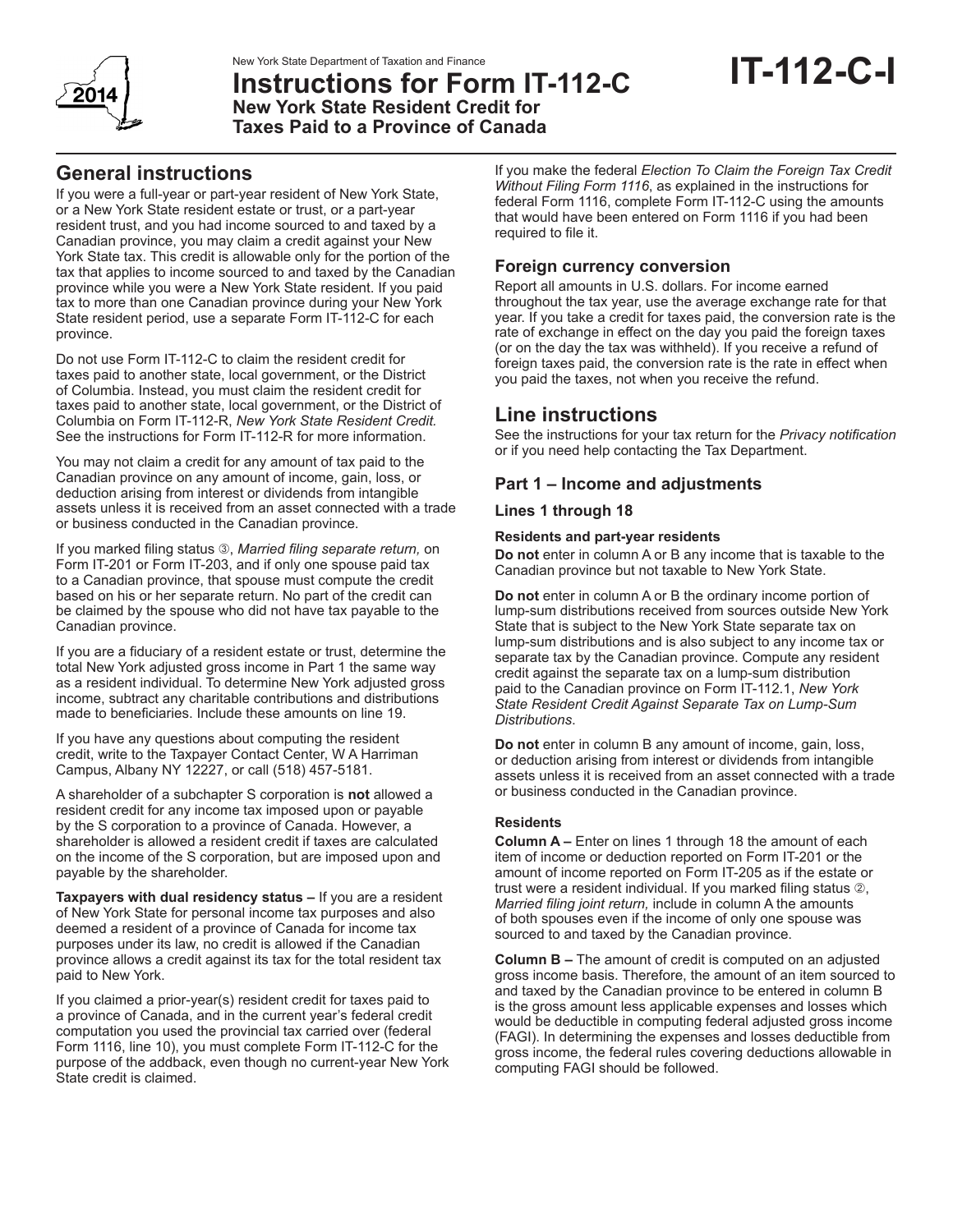#### **Page 2** of 3 **IT-112-C-I** (2014)

Enter in column B any federal adjustments to income that were allowed by the Canadian province.

#### **Taxpayers with dual residency status**

If you are a resident of New York State for personal income tax purposes and also deemed a resident of a province of Canada for income tax purposes under its law, do not include in column B any amount of income, gain, loss, or deduction arising from interest or dividends from intangible assets unless it was received from an asset connected with a trade or business conducted in the Canadian province. Also, do not include in column B any income attributable to a business, trade, profession, or occupation unless the business, trade, profession, or occupation was carried on in the Canadian province.

**Example:** *You were taxable as a New York resident during the current tax year. You were also taxable as a resident of a province of Canada. You had wages of \$65,000 for the year, of which \$20,000 were earned for services performed in the province of Canada and \$45,000 for services performed in New York. You will enter the \$20,000 wages in column B.*

#### **Part-year residents**

If you were a part-year New York State resident, or a part-year resident trust, and you had income sourced to and taxed by a Canadian province during that part of the year that you were a resident, enter in column A the amount of each item of income or deduction entered on Form IT-203, lines 1 through 19, *Federal amount* column, or the amount of income reported on Form IT-205-A.

Enter in column B of Form IT-112-C only the amount of each item of income or deduction from column A that relates to your New York State resident period that was sourced to and taxed by the Canadian province.

**Line 19 New York adjustments –** Enter your net New York adjustment, which is the difference between your New York additions and your New York subtractions. Your New York additions are on Form IT-201, lines 20 through 23, or Form IT-203, lines 20 through 22 (*Federal amount* column). Your New York subtractions are on Form IT-201, line 32, or Form IT-203, line 30 (*Federal amount* column). On Form IT-205, your New York adjustment is the fiduciary share, from Schedule C, column 5, *Fiduciary* line, that relates to the items of income, gain, loss, and deductions included in the computation of federal adjusted gross income.

**Line 20 New York adjusted gross income –** In column A, the net New York adjustment on line 19 must be added to or subtracted from federal adjusted gross income on line 18. In column B, enter the amount from line 18, column B.

**Line 21 Capital gain portion of lump-sum distributions**  Enter in column A the capital gain portion of lump-sum distributions reported at Part II of federal Form 4972. Enter in column B the capital gain portion of lump-sum distributions reported at Part II of federal Form 4972 that was sourced to and taxed by the Canadian province.

# **Part 2 – Computing your resident credit or addback for taxes paid to a province of Canada**

**Line 23 –** Enter the two-letter abbreviation (see below) of the Canadian province to which the income tax was paid.

#### **Province abbreviations**

| Alberta                      | AB  | Nunavut               | <b>NU</b> |
|------------------------------|-----|-----------------------|-----------|
| Alberta                      |     | Nunavut               |           |
| <b>British Columbia</b>      | ВC  | Ontario               | ON        |
| Colombie-Britannique         |     | Ontario               |           |
| Manitoba                     | MВ  | Prince Fdward Island  | PF        |
| Manitoba                     |     | Ile-du-Prince-Edouard |           |
| <b>New Brunswick</b>         | NB. | Quebec                | QC        |
| Nouveau-Brunswick            |     | Quebec                |           |
| Newfoundland and Labrador    | NL. | Saskatchewan          | SK        |
| Terre-Neuve-et-Labrador      |     | Saskatchewan          |           |
| <b>Northwest Territories</b> | NT  | Yukon                 | YT        |
| Territoires du Nord-Ouest    |     | Yukon                 |           |
| Nova Scotia                  | NS. |                       |           |
| Nouvelle-Ecosse              |     |                       |           |
|                              |     |                       |           |

# **Line 24**

The amount of income tax imposed is the amount of income tax computed on your return for the Canadian province minus any credits allowed against this tax. **Do not** include the tax on income that is taxed by the Canadian province but is not taxed by New York State. **Do not** enter tax withheld, estimated tax payments, or payments of balances due on this line.

**Do not** include on line 24 Canadian federal tax imposed.

#### **Residents**

Enter the amount of income tax imposed by the Canadian province.

#### **Part-year residents**

Enter only the portion of the income tax imposed attributable to income sourced to and taxed by the Canadian province during your New York resident period.

#### **Taxpayers with dual residency status**

Compute the amount to enter on line 24 as follows:

| Amount from column B, line 22 *   |  | Total income tax imposed on |
|-----------------------------------|--|-----------------------------|
| Total income on provincial return |  | other return                |

*Total income* means the adjusted gross income (not taxable income) reported on the provincial return, before any allowances for a standard or itemized deduction or exemptions.

\* If the Amount from column B, line 22, is more than the *Total income* on the provincial return, the resident credit allowed for New York is limited to the income tax imposed on the provincial return. Enter that amount on line 24.